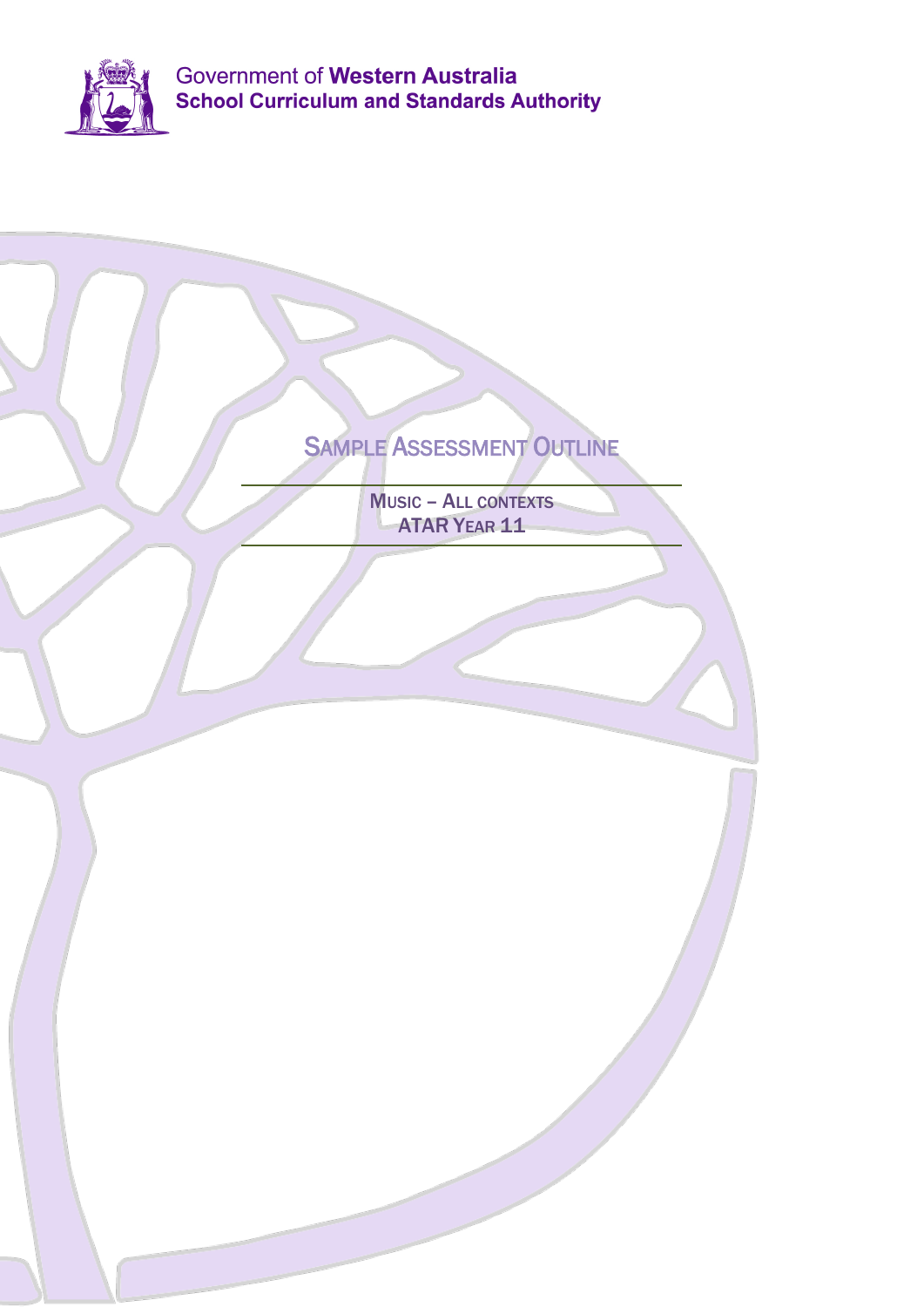#### **Copyright**

© School Curriculum and Standards Authority, 2014

This document – apart from any third party copyright material contained in it – may be freely copied, or communicated on an intranet, for non-commercial purposes in educational institutions, provided that the School Curriculum and Standards Authority is acknowledged as the copyright owner, and that the Authority's moral rights are not infringed.

Copying or communication for any other purpose can be done only within the terms of the *Copyright Act 1968* or with prior written permission of the School Curriculum and Standards Authority. Copying or communication of any third party copyright material can be done only within the terms of the *Copyright Act 1968* or with permission of the copyright owners.

Any content in this document that has been derived from the Australian Curriculum may be used under the terms of the Creative [Commons Attribution-NonCommercial 4.0 Australia licence](http://creativecommons.org/licenses/by-nc/3.0/au/)

#### **Disclaimer**

Any resources such as texts, websites and so on that may be referred to in this document are provided as examples of resources that teachers can use to support their learning programs. Their inclusion does not imply that they are mandatory or that they are the only resources relevant to the course.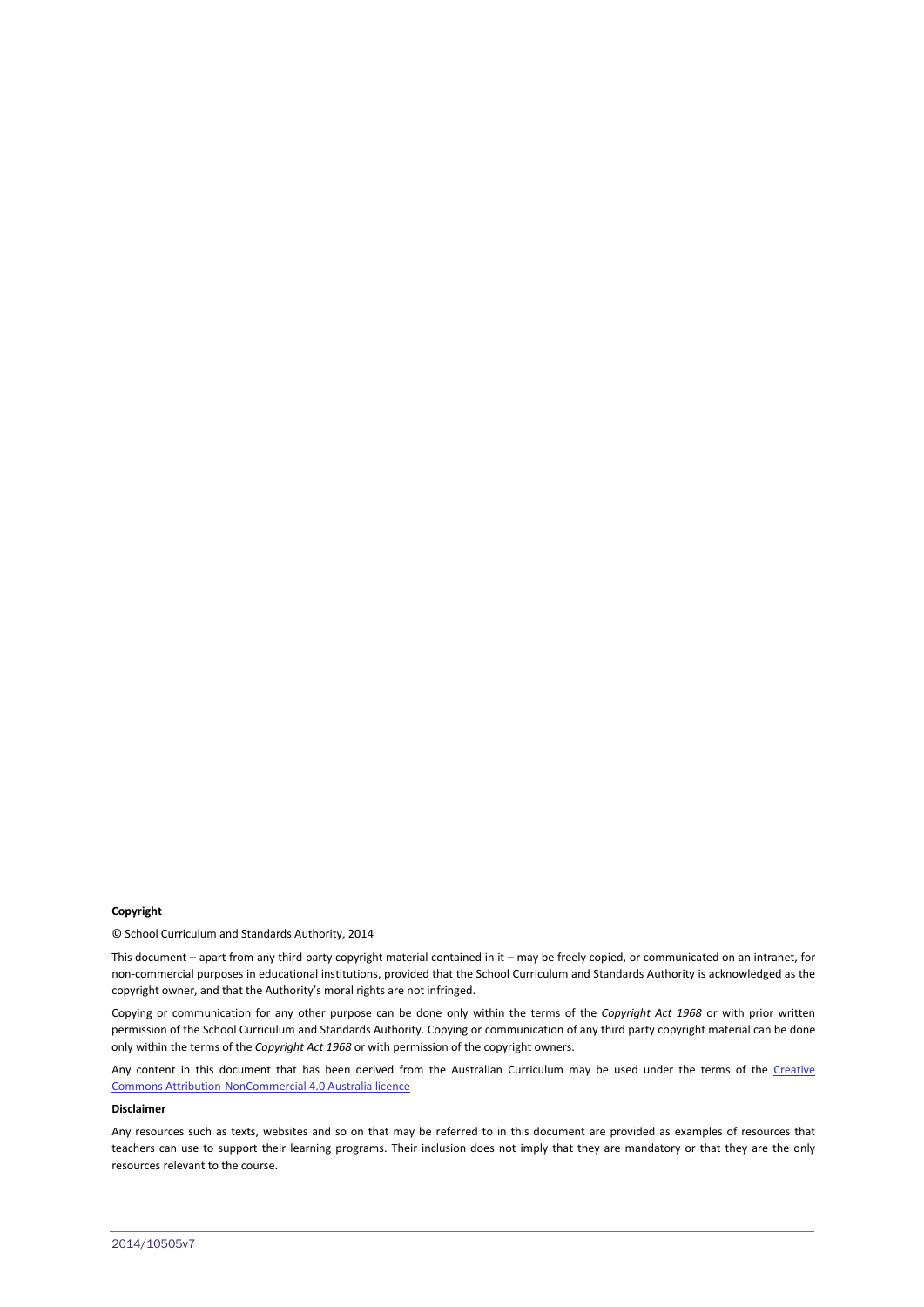# Sample assessment outline

# Music – ATAR Year 11 (Units 1 and 2 studied as a pair)

### Practical component (Performance) – applicable to all contexts

| <b>Assessment</b><br>component     | <b>Assessment</b><br>type<br>and weighting | <b>Assessment</b><br>task<br>weighting | Due date                               | <b>Assessment task</b>                                                                                                                                                                                                                                                                                                                                                |
|------------------------------------|--------------------------------------------|----------------------------------------|----------------------------------------|-----------------------------------------------------------------------------------------------------------------------------------------------------------------------------------------------------------------------------------------------------------------------------------------------------------------------------------------------------------------------|
| Practical-<br>Performance<br>(50%) | Prepared<br>repertoire<br>10%              | 2%                                     | Semester 1<br>Week 5                   | Task 1: Prepared repertoire - students will select one piece that they are preparing for the<br>Semester 1 performance examination to present to the class                                                                                                                                                                                                            |
|                                    |                                            | 3%                                     | Semester 1<br>Week 13                  | Task 4: Recital practice - students will select two contrasting pieces from their examination repertoire<br>and perform them in a recital setting, providing suitable accompaniment where required                                                                                                                                                                    |
|                                    |                                            | 2%                                     | Semester 2<br>Week 5                   | Task 6: Prepared repertoire - students will select one piece that they are preparing for the<br>Semester 2 performance examination to present to the class                                                                                                                                                                                                            |
|                                    |                                            | 3%                                     | Semester 2<br>Week 13                  | Task 8: Recital practice - students will select two contrasting pieces from their examination repertoire<br>and perform them in a recital setting, providing suitable accompaniment where required                                                                                                                                                                    |
|                                    | Other<br>performance<br>activities<br>10%  | 3%                                     | Semester 1<br>Week 8                   | Task 2: Ensemble performance - students perform one piece, either one of the designated works or a<br>suitable piece selected in consultation with the teacher, as part of an ensemble                                                                                                                                                                                |
|                                    |                                            | 3%                                     | Semester 1<br>Week 10                  | Task 3: Sight reading - students will sight read a given 8-16 bar excerpt, observing relevant performance<br>conventions and score markings<br><b>OR</b><br>Task 3: Improvisation - students will play an improvised solo over an F Blues progression using a backing<br>CD, backing band or instrumentalist, demonstrating rhythmic, melodic and harmonic creativity |
|                                    |                                            | 4%                                     | Semester 2<br>Week 9                   | Task 7: Technical work - students will present a selection of technical work (scales, other technical<br>exercises, studies, etc.) which has been selected in consultation with, and approved by, the<br>instrumental/vocal teacher                                                                                                                                   |
|                                    | Performance<br>examination<br>30%          | 15%                                    | Week before<br>written<br>examinations | Task 5: Semester 1 performance examination - students will present an 8-10 minute recital with a<br>minimum of two contrasting pieces and provide suitable accompaniment where required                                                                                                                                                                               |
|                                    |                                            | 15%                                    | Week before<br>written<br>examinations | Task 9: Semester 2 performance examination - students will present a 10-15 minute recital with a<br>minimum of two contrasting pieces and provide suitable accompaniment where required                                                                                                                                                                               |
|                                    | 50%                                        | 50%                                    |                                        |                                                                                                                                                                                                                                                                                                                                                                       |

1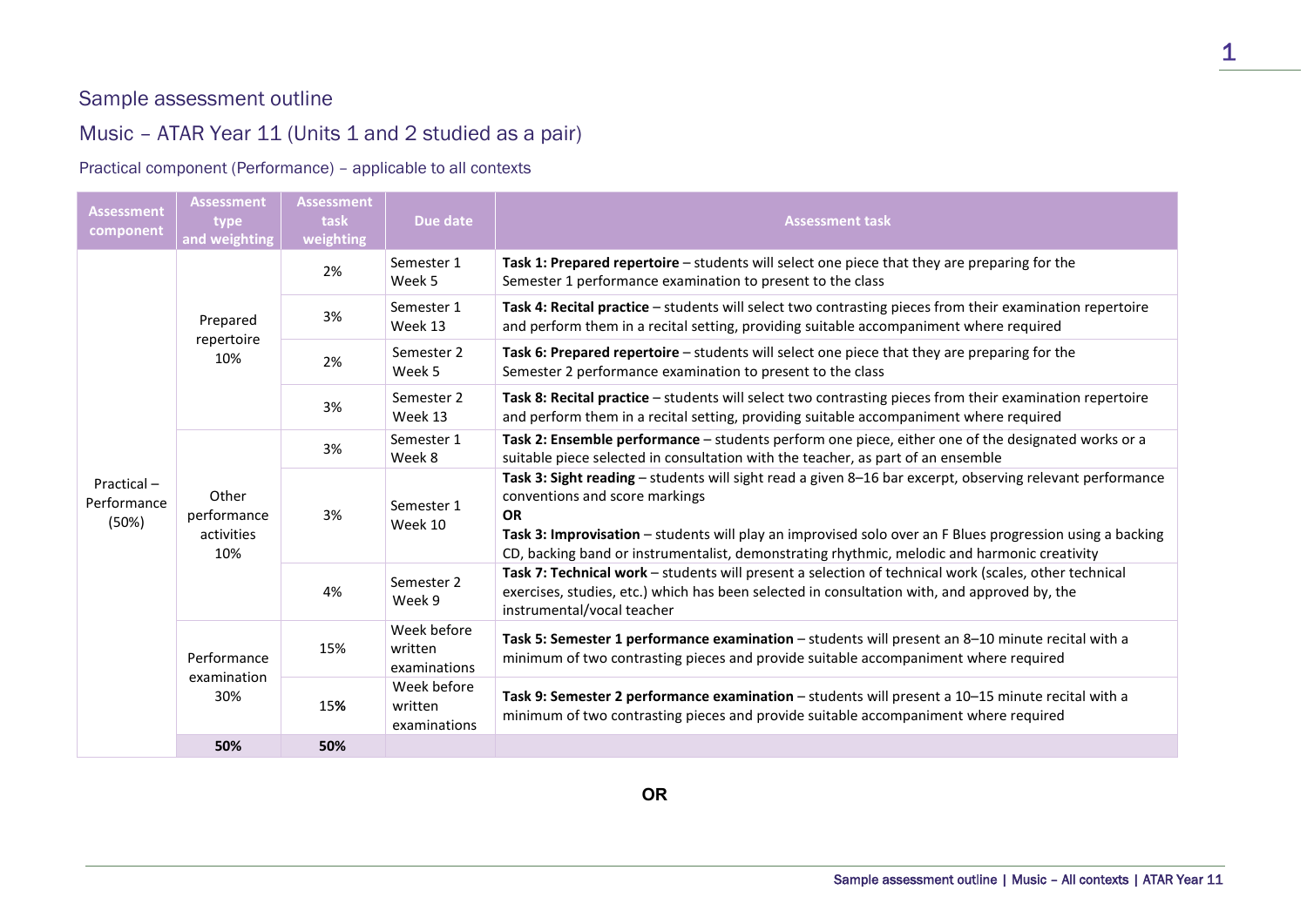### Practical component (Composition portfolio) – applicable to all contexts

| <b>Assessment</b><br>component                     | <b>Assessment</b><br><b>type</b><br>and weighting | <b>Assessment</b><br>task<br>weighting | Due date                               | <b>Assessment task</b>                                                                                                                                                                                                                  |
|----------------------------------------------------|---------------------------------------------------|----------------------------------------|----------------------------------------|-----------------------------------------------------------------------------------------------------------------------------------------------------------------------------------------------------------------------------------------|
| $Practical -$<br>Composition<br>portfolio<br>(50%) | Composition<br>portfolio<br>10%                   | 4%                                     | Semester 1<br>Week 13                  | Task 2: Composition assessment – students will submit one piece from the Semester 1 portfolio for<br>marking by the classroom teacher and/or composition tutor                                                                          |
|                                                    |                                                   | 6%                                     | Semester 2<br>Week 13                  | Task 5: Composition assessment - students will submit two pieces from the Semester 2 portfolio for<br>marking by the classroom teacher and/or composition tutor                                                                         |
|                                                    | Other<br>composition<br>activities<br>10%         | 5%                                     | Semester 1<br>Week 5                   | Task 1: Portfolio proposal - students will complete a written proposal addressed to the teacher, outlining<br>the plan for the portfolio. Includes samples (short written and/or audio excerpts, thematic ideas, etc.) of<br>each piece |
|                                                    |                                                   | 5%                                     | Semester 2<br>Week 5                   | Task 4: Composition presentation - students will select one piece that they are preparing for the<br>Semester 2 portfolio submission and present the overview, score, and recording to the class                                        |
|                                                    | Composition<br>portfolio<br>submission<br>30%     | 15%                                    | Week before<br>written<br>examinations | Task 3: Semester 1 composition portfolio – submit portfolio comprising a minimum of two compositions<br>with a total combined time of 8-10 minutes, with the required documentation                                                     |
|                                                    |                                                   | 15%                                    | Week before<br>written<br>examinations | Task 6: Semester 2 composition portfolio – submit portfolio comprising a minimum of three<br>compositions with a total combined time of 10–15 minutes, with the required documentation                                                  |
|                                                    | 50%                                               | 50%                                    |                                        |                                                                                                                                                                                                                                         |

**OR**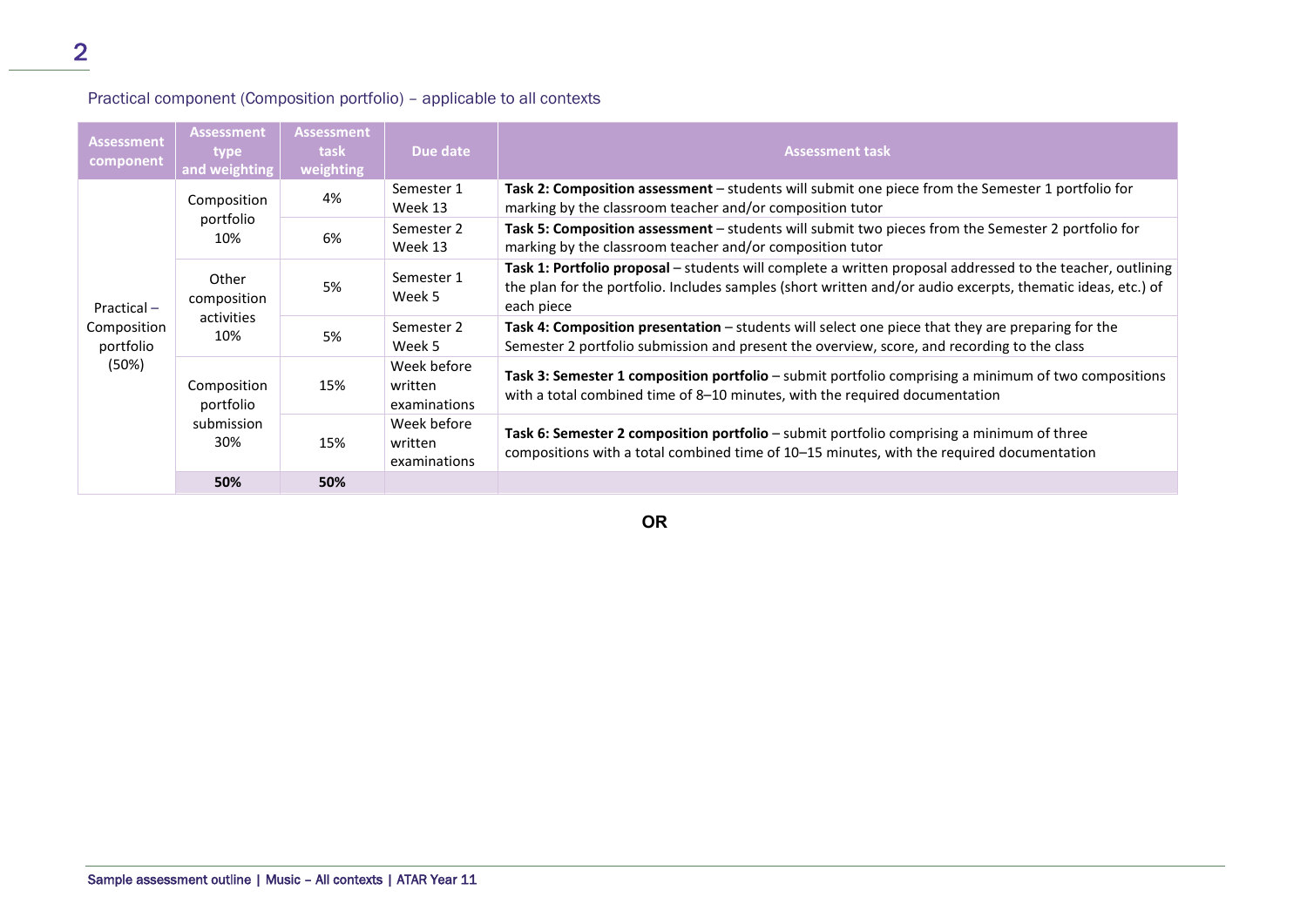### Practical component (Performance and composition portfolio) – applicable to all contexts

| <b>Assessment</b><br>component                                        | <b>Assessment</b><br>type<br>and weighting                                   | <b>Assessment</b><br>task<br>weighting | Due date                               | <b>Assessment task</b>                                                                                                                                                                                                            |
|-----------------------------------------------------------------------|------------------------------------------------------------------------------|----------------------------------------|----------------------------------------|-----------------------------------------------------------------------------------------------------------------------------------------------------------------------------------------------------------------------------------|
| Practical-<br>Performance<br>and<br>composition<br>portfolio<br>(50%) | Prepared<br>repertoire<br>5%                                                 | 3%                                     | Semester 1<br>Week 13                  | Task 3: Recital practice - students select one piece from their examination repertoire and perform it in a<br>recital setting, providing suitable accompaniment where required                                                    |
|                                                                       |                                                                              | 2%                                     | Semester 2<br>Week 5                   | Task 6: Prepared repertoire – students select one piece that they are preparing for the<br>Semester 2 performance examination to present to the class                                                                             |
|                                                                       | Other<br>performance<br>activities<br>5%                                     | 3%                                     | Semester 1<br>Week 8                   | Task 2: Ensemble performance - students perform one piece, either one of the designated works or a<br>suitable piece selected in consultation with the teacher, as part of an ensemble                                            |
|                                                                       |                                                                              | 2%                                     | Semester 2<br>Week 9                   | Task 7: Technical work - students present a selection of technical work (scales, other technical exercises,<br>studies, etc.) which has been selected in consultation with, and approved by, the instrumental/vocal<br>teacher    |
|                                                                       | Other<br>composition<br>activities<br>5%                                     | 5%                                     | Semester 1<br>Week 5                   | Task 1: Composition presentation - students select one piece that they are preparing for the Semester 1<br>portfolio submission and present the overview, score excerpts, and recording/live performance excerpts<br>to the class |
|                                                                       | Composition<br>portfolio<br>5%                                               | 5%                                     | Semester 2<br>Week 13                  | Task 8: Composition assessment - students submit one piece from the Semester 2 portfolio for marking<br>by the classroom teacher and/or composition tutor                                                                         |
|                                                                       | Performance<br>examination/<br>composition<br>portfolio<br>submission<br>30% | 7%                                     | Week before<br>written<br>examinations | Task 4: Semester 1 performance examination - students present a 4-6 minute recital with a minimum of<br>two contrasting pieces and provide suitable accompaniment where required                                                  |
|                                                                       |                                                                              | 7%                                     |                                        | Task 5: Semester 1 composition portfolio - submit portfolio comprising a minimum of one composition<br>with a total combined time of 4-6 minutes, with the required documentation                                                 |
|                                                                       |                                                                              | 8%                                     |                                        | Task 9: Semester 2 performance examination - students present a 5-8 minute recital with a minimum of<br>two contrasting pieces and provide suitable accompaniment where required                                                  |
|                                                                       |                                                                              | 8%                                     |                                        | Task 10: Semester 2 composition portfolio - submit portfolio comprising a minimum of two compositions<br>with a total combined time of 5-8 minutes, with the required documentation                                               |
|                                                                       | 50%                                                                          | 50%                                    |                                        |                                                                                                                                                                                                                                   |